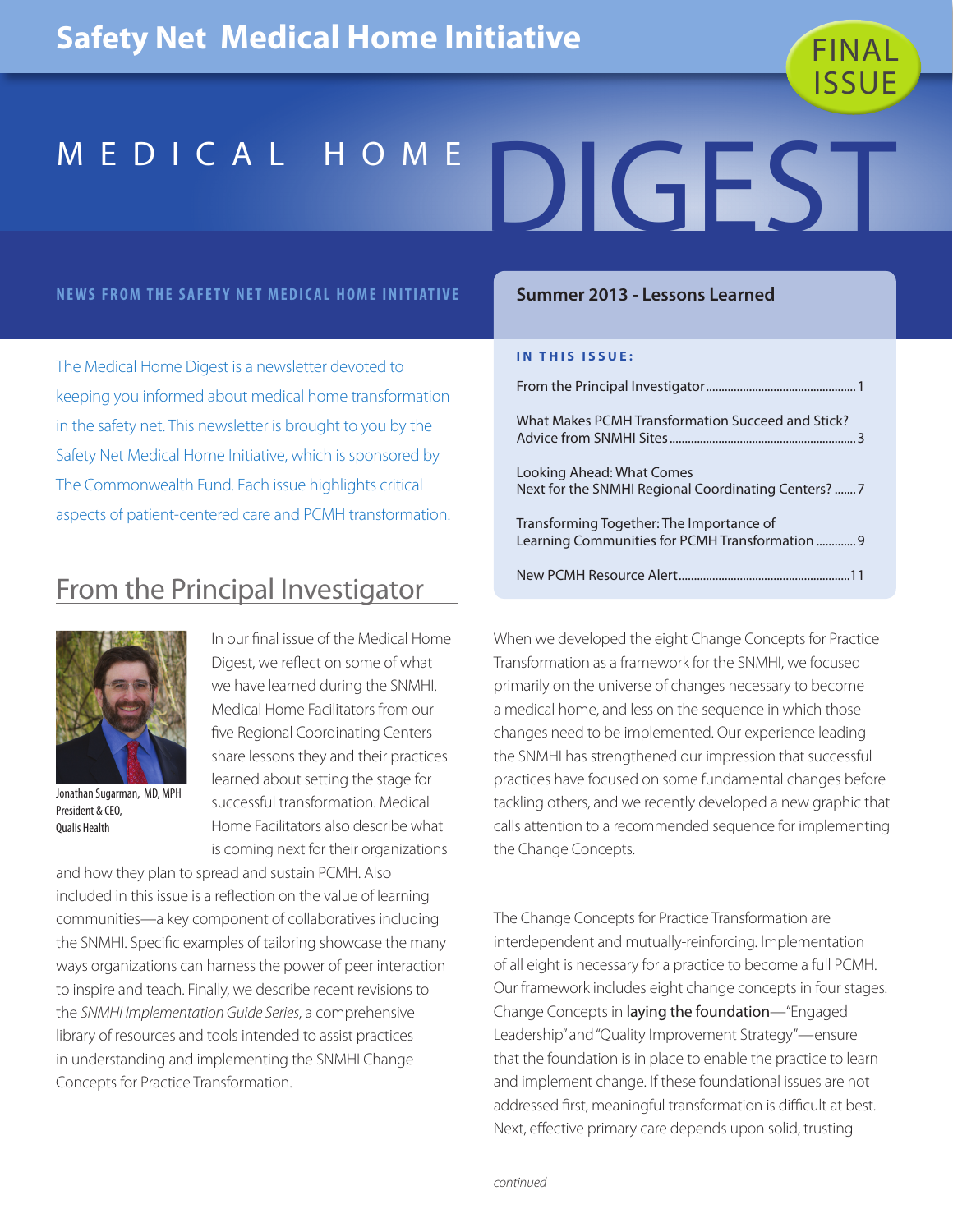### **Summer 2013**

**N E W S FROM THE SAFETY NET MEDICAL HOME INITIATIVE** 



relationships. The Change Concepts directed at building relationships among teams and between patients and providers—"Empanelment" and "Continuous, and Team-Based Healing Relationships"—prepare the practice to deliver personalized, patient-centered care effectively and efficiently. The next Change Concepts—"Organized, Evidence-Based Care" and "Patient-Centered Interactions"—focus on changing care delivery to increase the likelihood of productive interactions and improved clinical performance. The final two Change Concepts—"Enhanced Access" and "Care Coordination" focus on reducing barriers to care. These changes are no less important than the Change Concepts addressed earlier, but they are often more difficult to implement.

The updated *SNMHI Implementation Guide Series* reflects this recommended sequence. It also includes many important content additions, case studies, and over 23 new tools and resources on PMCH transformation. Even if you have previously used the *Implementation Guide Series,* I encourage you to check out the recent updates.

Although technical assistance for SNMHI participating sites concluded in April of 2013, The Commonwealth Fund is supporting a rigorous evaluation of the SNMHI. The University of Chicago, the evaluation lead, expects to begin to publish the results of their findings in 2014.

Additionally, Qualis Health and the MacColl Center for Health Care Innovation have been awarded a grant from The Commonwealth Fund to identify and publish the primary lessons of the SNMHI experience to help inform implementation efforts and policy. A behavioral health integration Implementation Guide is underway and will be published on the SNMHI website in 2014.

While this is the last issue of the Digest, you can continue to learn about the initiative and its legacy by checking in at www[.safetynetmedicalhome.org](http://www.safetynetmedicalhome.org). Thanks for your interest in and support of the Safety Net Medical Home Initiative, and for working to accelerate primary care transformation among practices caring for the nation's vulnerable and underserved populations.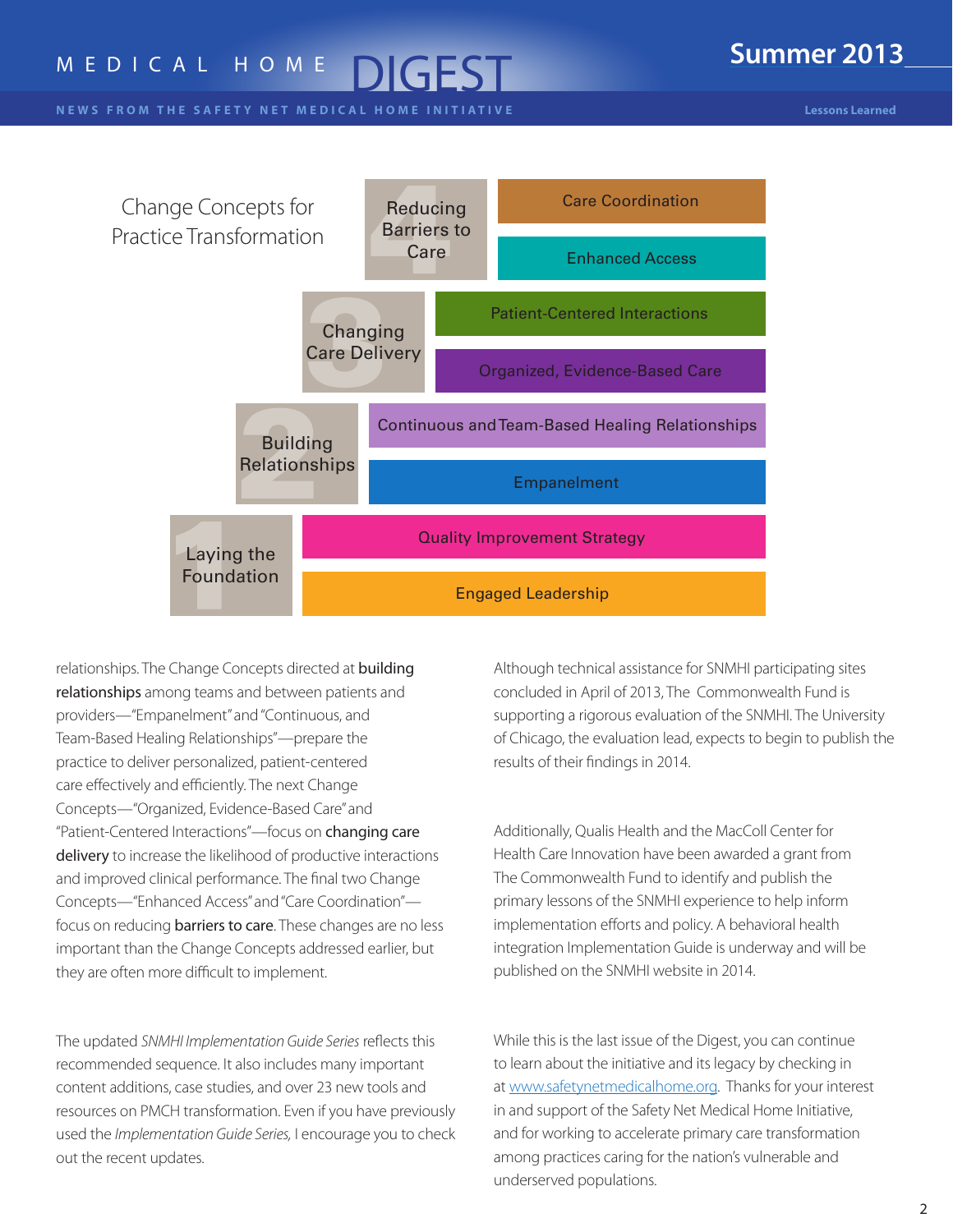#### <span id="page-2-0"></span>**N E W S F R O M T H E S A F E T Y N E T M E D I C A L H O M E I N I T I A T I V E Lessons Learned**

# What Makes PCMH Transformation Succeed and Stick? Advice from SNMHI Sites

Patient-Centered Medical Home (PCMH) transformation requires a concrete pathway, dogged persistence, and most importantly, patience. Partner sites benefited from investing time in transparent communication strategies, anticipating challenges such as change fatigue, and sequencing PCMH change. This preparation was critical to their success.

The 65 practice sites that participated in the SNMHI were diverse in terms of size, location, and population served. While no two practice sites had exactly the same PCMH experience, the challenges and solutions were similar across all five regions. The Qualis/MacColl project team asked the 14 Medical Home Facilitators and 65 practices to list their top recommendations and lessons learned that they would give to other primary care practices embarking on PCMH transformation. A selection of their responses is provided below. We hope these kernels of information both assist and inspire other practices on the PCMH journey.

### Colorado

### Start on the right foot by getting buy-in from all staff members

- To be willing to undertake the challenge of becoming a PCMH, staff must understand the benefits to them, their patients, and the practice as a whole.
- "[Buy-in] needs to be ideological, of course, but also in the form of practical support such as dedicated time for meetings, IT support, and training of staff at various levels." *Inner City Health Center*
- "Perhaps the most blatant change indicative of PCMH transformation is the incorporation of 'patient-centered' into the daily rhetoric of the clinic…the way in which staff think about and address problems. People are not only acting it and seeing it, they are saying it and owning it." *Thornton Medical Clinic, part of Clinica Family Health Services*

….I think that completing periodic assessments (e.g., PCMH-A survey, checklists) within a team is a really powerful way to see where things are on the frontline: what's working, what's not working, what's missing, what do we celebrate… *Valley-Wide Health Systems, Alamosa*

### Use site-level data to inform your QI strategy

• "Use all the tools, resources, and support that you can because it is a lot of hard work—but work that is certainly worth doing….I think that completing periodic assessments (e.g., PCMH-A survey, checklists) within a team is a really powerful way to see where things are on the frontline: what's working, what's not working, what's missing, what do we celebrate…. What was helpful for the sites was the ultimate compilation of data at the end of the project. To be able to see and understand data over a period of time certainly afforded sites the opportunity for analysis and improvement." *Valley-Wide Health Systems, Alamosa*

### Take small steps

• "Begin with small changes; it is easy to become overwhelmed. It is important to realize that it is a journey….It is helpful to create a PCMH workgroup, and to continuously employ the principles of PDSA to your PCMH transformation." *Eastside Adult Clinic*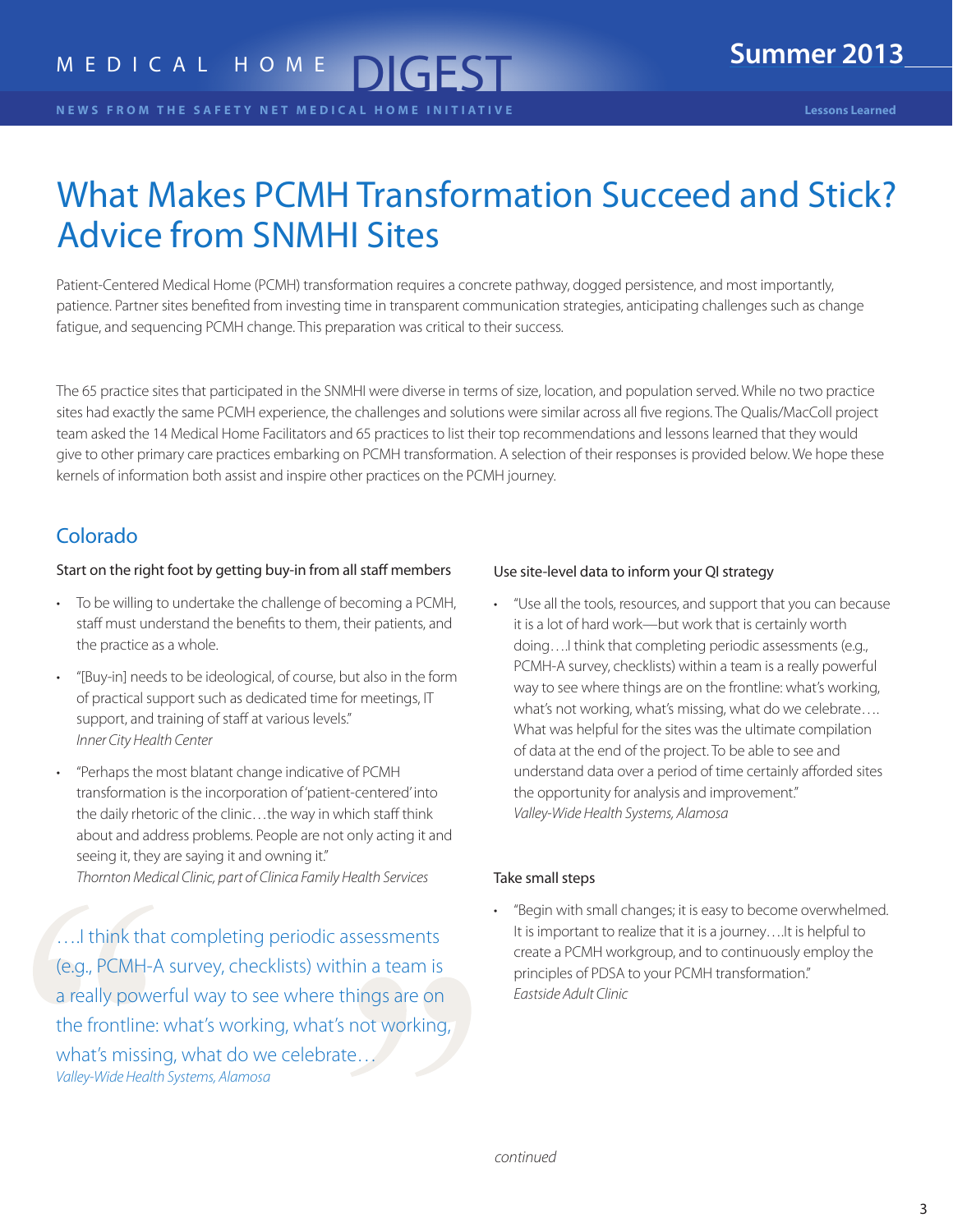This is a journey, not a destination. Accept setbacks as you make the major changes needed to implement PCMH. *Terry Reilly Health Services*

### Idaho

### Encourage networking within and across sites

• "Through the learning sessions, webinars, and collaborations with the other [65 partner sites], we have moved to a level where our entire staff feels like a part of the team." *St. Mary's/Clearwater Valley Hospital and Clinics* 

### Work through setbacks with persistence

- "Rome wasn't built in a day, and neither will your medical home." *St. Mary's/Clearwater Valley Hospital and Clinics*
- "This is a journey, not a destination. Accept setbacks as you make the major changes needed to implement PCMH." *Terry Reilly Health Services*

### Empower staff through increased trust

- "Most important was changing the culture of the clinic so that receptionists and nursing personnel were empowered to work at the top of their training. Instead of having a king (provider), a servant (nurse), and a slave (receptionist), we have a king, a queen, and a queen." *HealthWest, Inc.*
- "I am so appreciative of the trust placed in us to work at the top of our licenses." *Family Medicine Residency of Idaho*

### Plan for delays in your PCMH efforts when simultaneously undertaking the challenge of EHR implementation

- There's no two ways about it: electronic health record (EHR) implementation is difficult—but ultimately, an EHR can be a very powerful tool in service of quality improvement and PCMH efforts. Eight Idaho sites in the SNMHI implemented an EHR within the first two years.
- "Most of our processes in patient care—whether office visits, pre-visit planning, or phone care—center on the EHR. We experienced paralysis of our care…[and] it took about a year to find fixes to allow us to move forward with our transformation efforts." *Family Medicine Residency of Idaho*

• "[Challenges related to EHR implementation were] addressed through teamwork and mutual learning and support." *St. Mary's/Clearwater Valley Hospital and Clinics*

### **Massachusetts**

Engage staff at all levels of the organization in the transformation efforts so that those who are closest to the processes are involved and true culture change can be supported.

- "True transformation could not rest in the hands of one person." *Joseph M. Smith Community Health Center*
- Harbor Community Health Center has started holding two all-staff meetings per month "so all staff can attend at least one meeting…includ[ing] all staff members from front desk staff to providers; topics include designing and following up on PDSAs for outcome measures and motivational interviewing."

### Create systems and structures that cultivate, focus on, and create momentum for change

- "Participation in the SNMHI gave us a structure, timeline, and goals as we implement the PCMH model—[which] helped place PCMH at the top of our priority lists." *Dorchester House Multi-Service Center*
- "PCMH transformation is a complex and far-reaching process—no part of the organization is untouched…regular reporting [was] crucial for motivating all staff and leadership to participate in and facilitate the transformation process." *Codman Square Health Center*

True transformation could not rest in the hands of one person. *Joseph M. Smith Community Health Center*

*continued*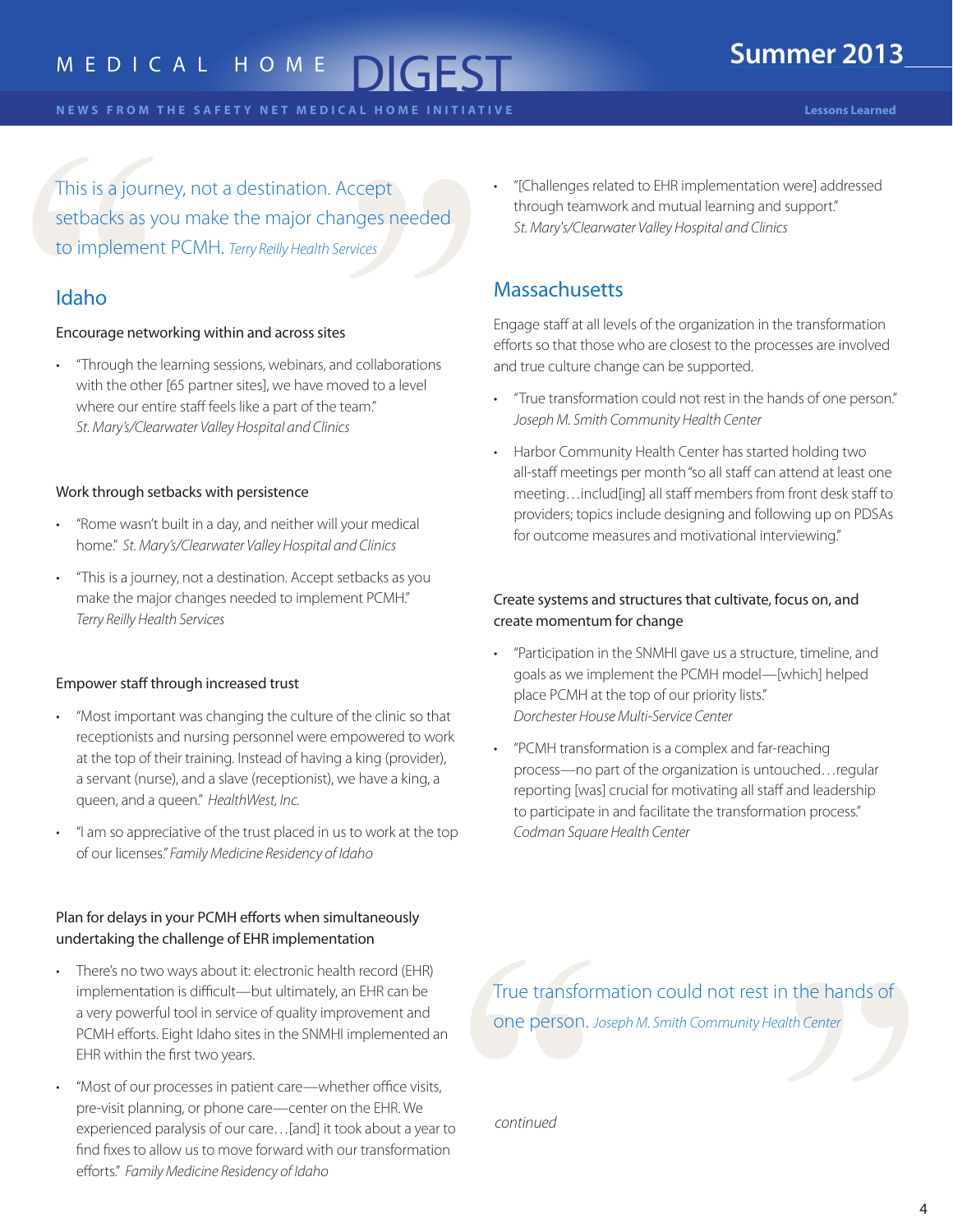### Create strategies to minimize change fatigue

- "Change is the hardest part. Not only does it cause stress from unfamiliar roles, but communication is also a huge issue. Training needs to be frequent and regular." *Hilltown Community Health Centers, Inc.*
- "Remember to celebrate the successes and to build time to address change fatigue." *CHA Revere Family Health*
- Take time to stop and reassess the new situation: "…Be prepared to use narratives that resonate with [staff ]. It takes time to craft these stories, but it is well worth it." *Codman Square Health Center*

Working in a collaborative helped tremendously by providing a network of other clinics struggling together and celebrating success together. *Winding Waters Clinic*

### Oregon

#### Create opportunities for sharing best practices

- "Being able to meet with other clinics at various stages of the PCMH transformation and discuss what was or was not working at our own practices was very helpful….Meeting as a collaborative also allowed us to critically examine, as a group, the pros and cons of workflows we were looking to adopt." *Old Town Clinic, Central City Concern*
- "Working in a collaborative helped tremendously by providing a network of other clinics struggling together and celebrating success together." *Winding Waters Clinic*

#### Steal successes from other practice sites shamelessly

- "Don't try to be too original for the sake of being original it's okay to adopt work from other practices." *Old Town Clinic, Central City Concern*
- "Reinventing the wheel is a slow and cumbersome process and nearly impossible if you never even thought to use a wheel." *Outside In*

#### Sequence your steps

- "Do not try to tackle every element of the PCMH model from the outset—choose a single area for focus, and allow what you learn from that work to lead you to other areas to prioritize next." *OHSU Family Medicine at Richmond*
- "The successful implementation of many medical home concepts depends on whether or not your clinic has other foundational PCMH concepts in place." *Community Health Center, White City*

#### Celebrate success

• "When things are tough, we try to remind each other to celebrate our successes, and let the staff know how much their efforts are appreciated!" *Old Town Clinic, Central City Concern*

#### Transformation takes a team

- "Work flows and processes can be developed but if the line staff does not participate in the development, and understand the rationale for the changes, there will not be a successful transformation." *Community Health Center, White City*
- "Seek solutions from the FRONTLINE and from your PATIENTS." *OHSU Family Medicine at Richmond*
- "The transformations take a team effort. It is often difficult to get all team members to "embrace" the changes necessary for transformation. It is vital to include input from the members of the team involved in order to be successful in the implementation." *Klamath Health Partnership*

Change is the hardest part. Not only does it cause stress from unfamiliar roles, but communication is also a huge issue. Training needs to be frequent and regular. *Hilltown Community Health Centers, Inc.* 

*continued*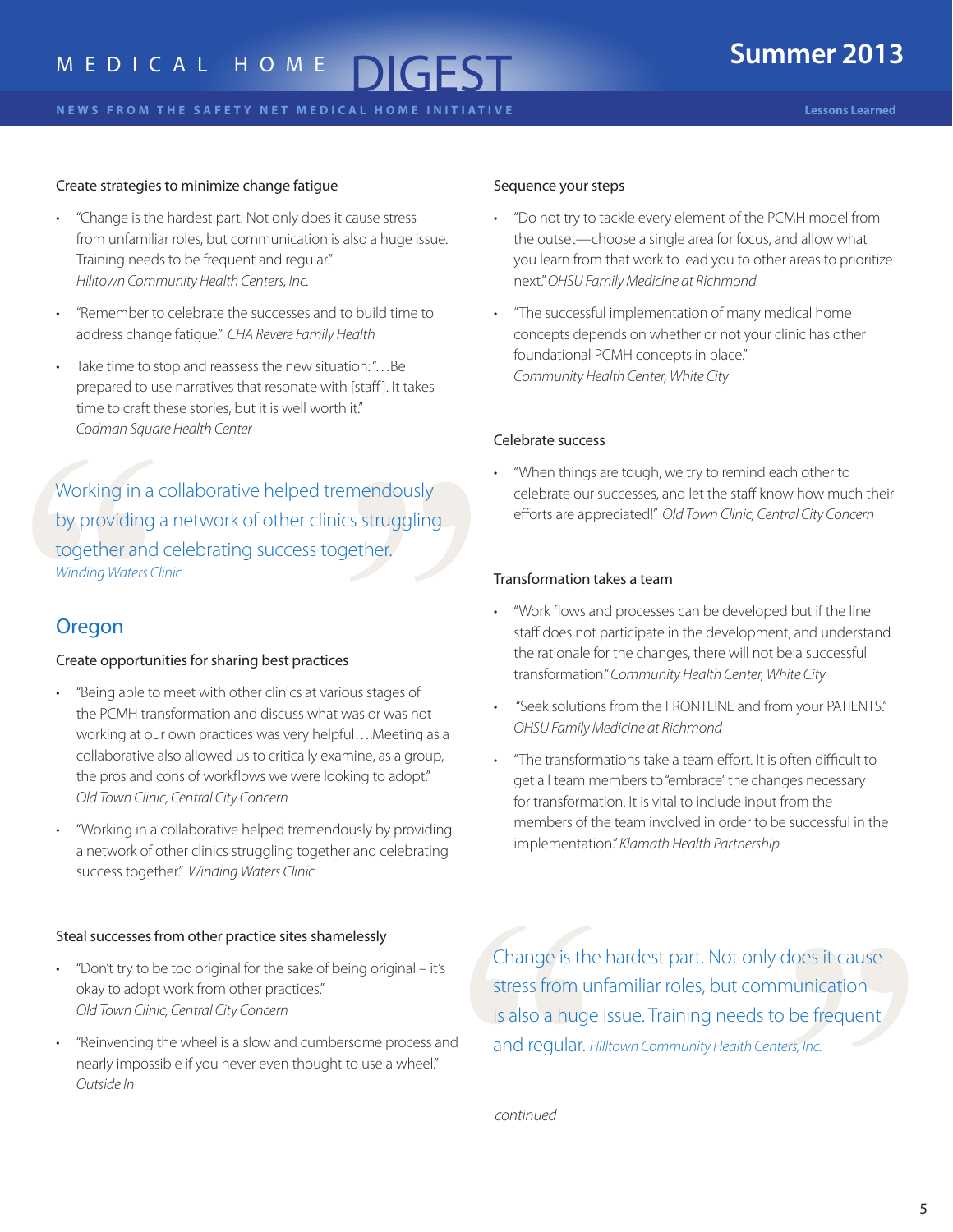# M E D I C A L H O M E

**N E W S F R O M T H E S A F E T Y N E T M E D I C A L H O M E I N I T I A T I V E Lessons Learned**

Expect to learn a lot about processes, implementing and evaluating where there is a fracture in the process…Someone needs to be allotted the time and the role to do QI and help drive the process. *University of Pittsburgh Medical Center, Matilda Theiss Health Center*

### Pittsburgh, PA

### Create a culture of continuous quality improvement

- "The concept of transformation to a medical home provided new motivation to try new things and to be open to both failure and success in PDSA cycles." *University of Pittsburgh Medical Center, Matilda Theiss Health Center*
- Beaver Falls Primary Care notes that their quality improvement team "Sees challenges and opportunities everywhere" and is constantly working to improve care processes and maintain the focus on the patient.

### Prepare to address leadership turnover

- Leadership turnover can derail the momentum of PCMH transformation but can also be an opportunity for hiring staff committed to PCMH.
- Metro Family Practice recalled that leadership instability "in the early years…made it difficult to have time to work [on PCMH] or to gain the active involvement of others."
- University of Pittsburgh Medical Center, Matilda Theiss Health Center was able to overcome the disruption of leadership and staff turnover through "standardizing work, continuing to show improvement, and collaborating effectively on teams."

### Allocate sufficient time and resources

- "[QI and leadership must] commit adequate resources and build and maintain structure…Both our greatest successes and our biggest challenges were directly related to the degree to which we were able to garner resources and work within an organized structure." *North Side Christian Health Center*
- "Expect to learn a lot about processes, implementing and evaluating where there is a fracture in the process…Someone needs to be allotted the time and the role to do QI and help drive the process." *University of Pittsburgh Medical Center,*

*Matilda Theiss Health Center*

### Invest time and resources into optimizing Health Information Technology

- The importance of optimizing Health Information Technology to support PCMH cannot be underestimated.
- Invest in training and support for staff and providers to be successful in using the electronic health record to support PCMH workflows.

Rome wasn't built in a day, and neither will your medical home. *St. Mary's/Clearwater Valley Hospital and Clinics*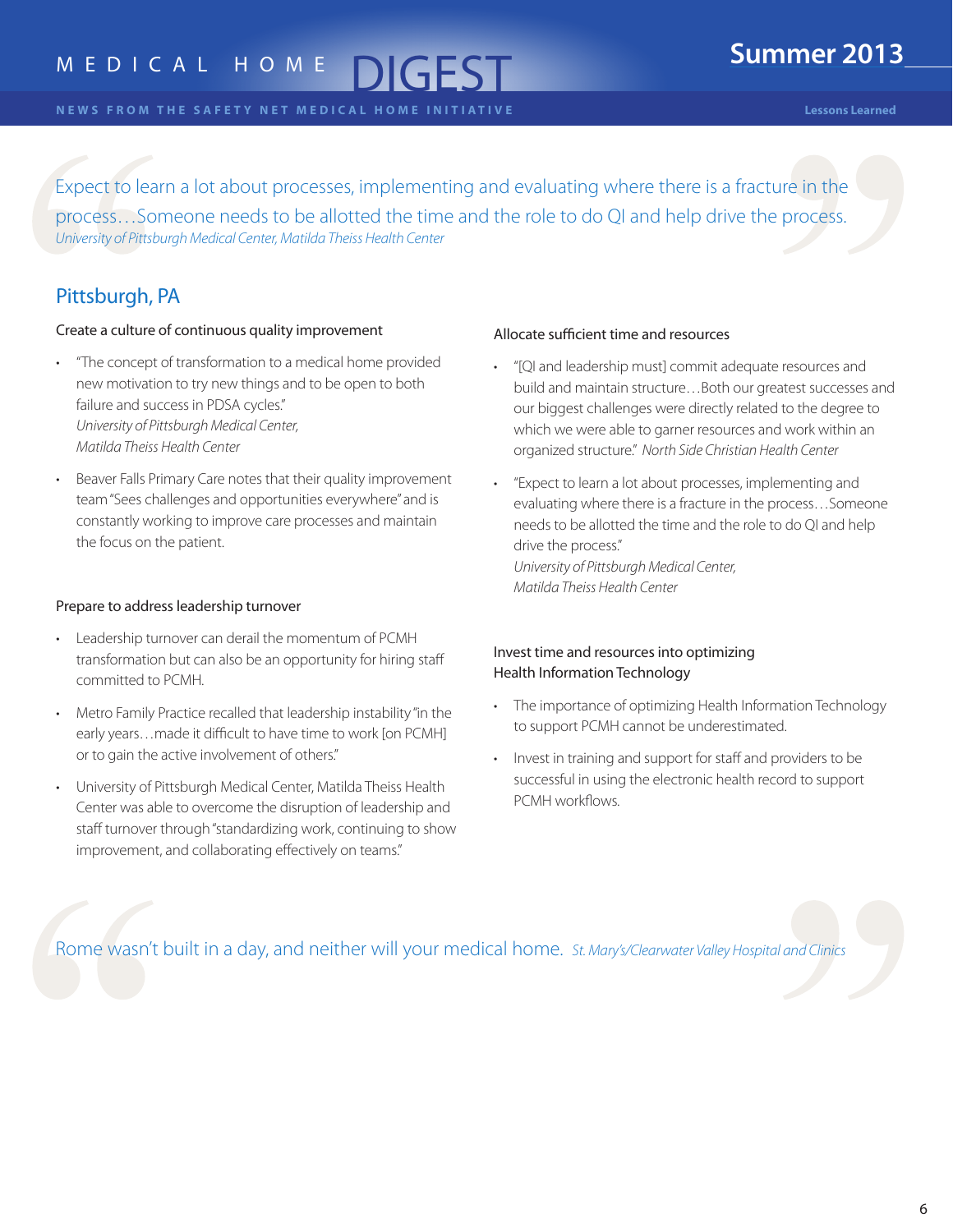# <span id="page-6-0"></span>Looking Ahead: What Comes Next for the SNMHI Regional Coordinating Centers?

### Colorado Community Health Network

### www.cchn.org

Colorado Community Health Network (CCHN) will continue their PCMH work with multiple grants focused on patient experience, data for quality, continued PCMH transformation, creation of the Patient-Centered Dental Home, social determinants of health, patient advisory councils, participation in the Kaiser Permanente ALL (Aspirin-Lisinopril-Lipid Lowering) program, and an increased emphasis on care coordination. These grants will investigate the patient's perspective on receiving care and how health center staff can relate to patients and patient barriers to care. Future transformation and spread efforts are geared primarily towards the sustainability of PCMH transformation. CCHN will continue to develop trainings, assist health centers in the development of a quality improvement infrastructure, and provide technical assistance around the development and use of reports and data to monitor progress towards goals.

### Idaho Primary Care Association

### www.idahopca.org

The Idaho Primary Care Association (IPCA) is going to continue PCMH transformation work with the support of three grants. The Cambia Health Foundation and Blue Cross of Idaho Foundation each awarded funds to continue and spread the work done during the SNMHI. Both cited the SNMHI as influential in awarding the grants to the IPCA and member health centers. IPCA also was a recipient of the Health Resources and Services Administration's Health Center Controlled Networks Technical Assistance grant, which has three components: PCMH development and advancement, achieving Meaningful Use of electronic health records, and data aggregation and exchange.

IPCA continues to be involved in the Idaho Medical Home Collaborative, a two-year pilot project including both private practice and community health center providers, private health insurers, Idaho Medicaid, and other healthcare providers.

### Massachusetts Executive Office of Health and Human Services & Massachusetts League of Community Health Centers

#### www.massleague.org

#### www.mass.gov/eohhs

Massachusetts League of Community Health Centers (the League) and the Commonwealth of Massachusetts Executive Office of Health and Human Services (EOHHS) worked together to align the goals and processes of the SNMHI and the Massachusetts PCMH Initiative and to create health center-based teams and medical neighborhoods responsible for PCMH transformation.

The League will continue to balance technical assistance between NCQA PCMHTM recognition and PCMH practice transformation to its membership and in its role as the lead primary care association for the CMS Advanced Primary Care Practice Demonstration. The League will also provide support though IMPACT. This program is designed to provide health centers with both concrete tools and a shared language for developing and sustaining a culture of continuous quality and process improvement. By teaching health centers how to apply performance improvement models such as Six Sigma, Lean, and the Change Acceleration Process, the health centers will have the framework to guide their journey through the Change Concepts for Practice Transformation. Emphasis is placed on engaging all staff in a common goal of higher quality and more efficient patient-centered care. IMPACT is a phase-based capacity building initiative that engages senior leaders, middle managers, and frontline staff to work collaboratively in the creation of a culture of continuous quality and process improvement that is directly tied to the mission, values, and strategic objectives of the organization and the PCMH change concepts.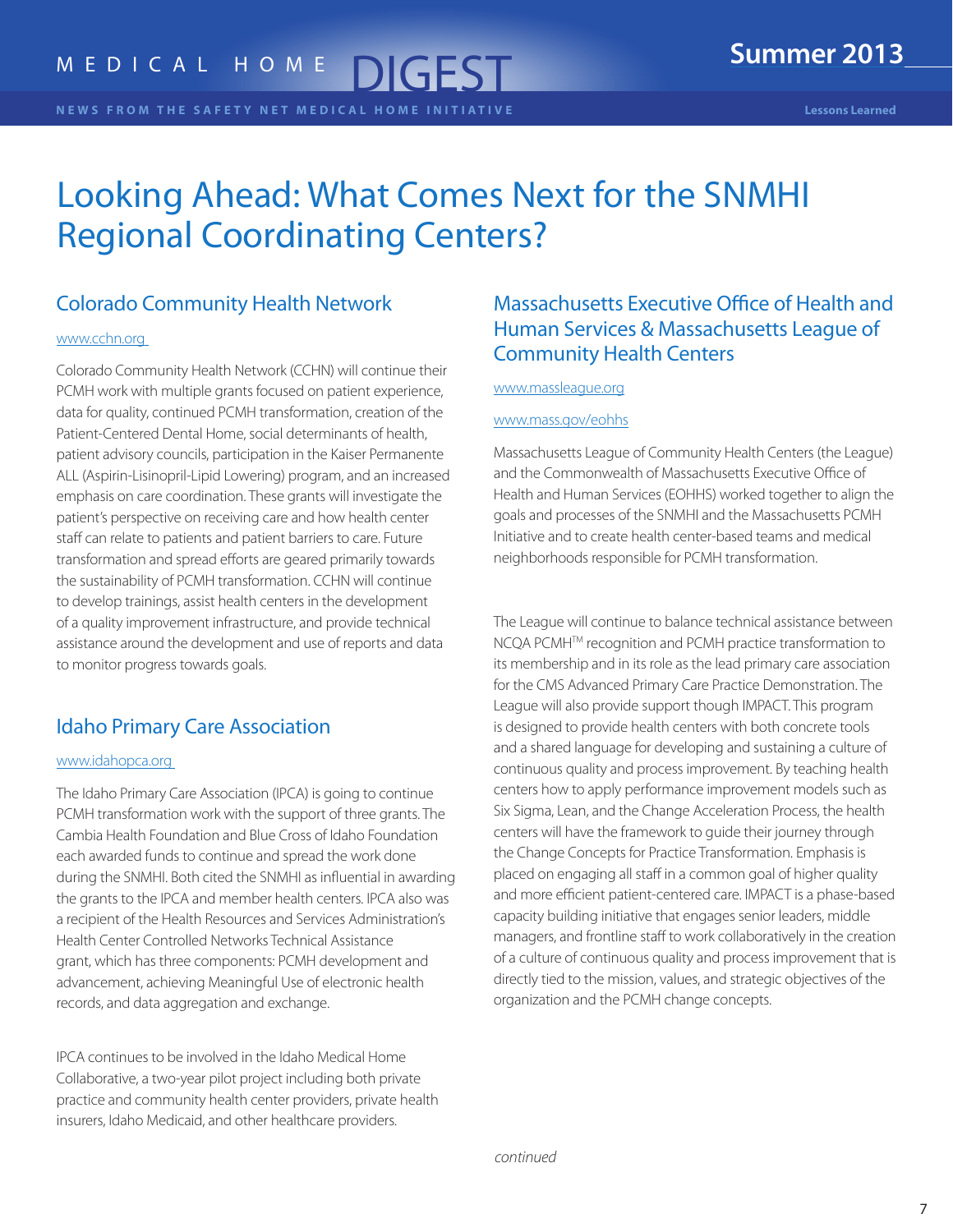**N E W S F R O M T H E S A F E T Y N E T M E D I C A L H O M E I N I T I A T I V E Lessons Learned**

### Oregon Primary Care Association, CareOregon, & Oregon Rural Practice-Based Research Network

#### www.orpca.org

www.careoregon.org

### www.ohsu.edu/orprn

The Oregon Primary Care Association (OPCA) will continue to support statewide PCMH transformation and sustainability within health centers and lead the nation in Federally Qualified Health Center payment reform. OPCA is committed to continuing and expanding upon the work of the Safety Net Medical Home Initiative by supporting all its community health centers in achieving the quadruple aim – cost, quality, access, and equity.

OPCA continues to lead a coalition of stakeholders in development of an alternative payment methodology that moves Medicaid reimbursement away from the FQHC's fee-for-serviceoriented payment system to a capitated payment methodology. Health centers will now have the flexibility under a capitated financial model to robustly implement core components of the medical home. Built on the foundation of the national SNMHI, Oregon's community health centers have an opportunity to lead the country in advanced understanding and implementation of true, engaged patient-centered care. OPCA hopes to redefine patient-centered care so that it is untethered to reimbursement for face-to-face encounters. To this end, OPCA hopes to improve population quality of care; quantitatively enhance patient-centeredness and engagement; contain total costs of care; and ensure outstanding staff retention and engagement among safety net providers.

### Pittsburgh Regional Health Initiative

### www.prhi.org

Looking forward, the Pittsburgh Regional Health Initiative (PRHI) is expanding its PCMH work to a number of primary care practices with which they are working through PA REACH, Western Pennsylvania's Regional Extension Center. Building on experiences of the SNMHI, PRHI has developed a 12-module training course in PCMH and meaningful use for practice managers, physicians, practice leadership and other frontline staff. PHRI is also working with PA SPREAD, an AHRQ-funded initiative to develop a primary

care extension center in Pennsylvania with plans to spread to three other states. PRHI's work in integrating behavioral and physical health care continues through a multistate collaborative funded by CMMI. Regionally sustainable efforts for federally qualified health centers include building a shared network of services to support continued PCMH transformation.

### Qualis Health and the MacColl Center for Health Care Innovation

www.qualishealth.org www.grouphealthresearch.org/maccoll/maccoll.html www.coachmedicalhome.org www.safetynetmedicalhome.org

Technical assistance concluded in April of 2013. The Commonwealth Fund is supporting a rigorous evaluation of the Initiative, led by the University of Chicago. Baseline data has been published and final results are expected in 2014 and 2015. The Commonwealth Fund's website provides more information about the [SNMHI evaluation.](http://www.commonwealthfund.org/Grants/2009/Nov/Safety-Net-Medical-Home-Initiative-Phase-2.aspx) Follow the [outcomes](http://www.safetynetmedicalhome.org/about-initiative/newsroom) of the SNMHI.

In addition, Qualis Health and the MacColl Center for Health Care Innovation have been awarded a grant by The Commonwealth Fund to identify and publish the primary lessons of the SNMHI to help inform other implementation and policy efforts. Results will be submitted to a journal as a special supplement. A behavioral health integration Implementation Guide is also underway and will be published on the SNMHI website in 2014. We believe that lessons from the Initiative have and will continue to improve the way we think about, teach, and coach PCMH, and will inform the next generation of primary care improvement programs.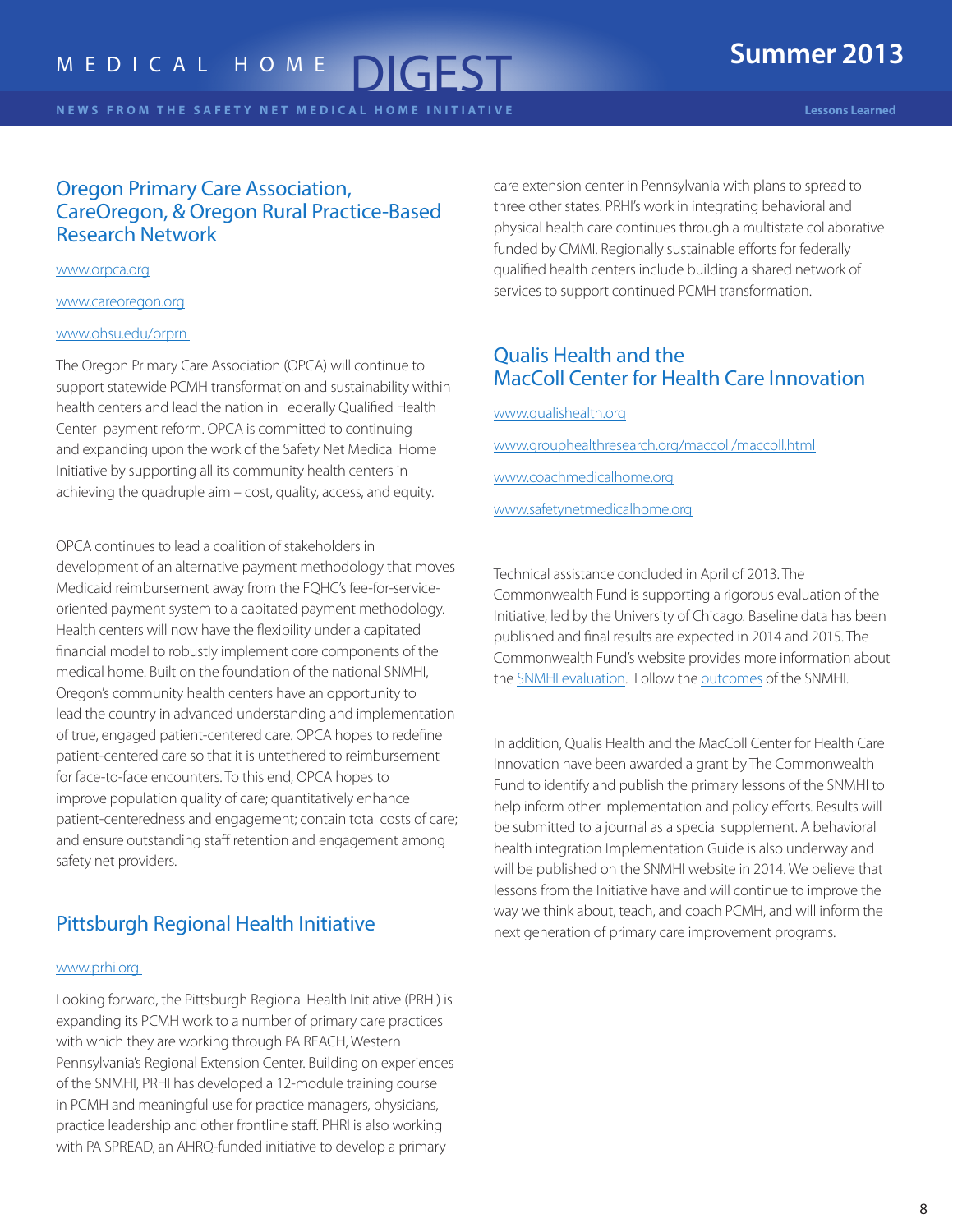# <span id="page-8-0"></span>Transforming Together: The Importance of Learning Communities for PCMH Transformation



Adults learn best when learning is purposeful, when it builds upon past experience and skills, and when it is shared with other learners in an environment of respect. This is an apt description of the environment of the Safety Net Medical Home Initiative (SNMHI) learning communities.

Judith Schaefer, MPH MacColl Center for Health Care Innovation

Focused on the lofty goal of transforming healthcare delivery in their systems, SNMHI partner clinics valued the learning communities as a crucial infrastructure for change. Because much of their work involved innovation, the sites particularly depended on the learning communities to assist them in connecting with other learners and innovators—and not only for exchange of knowledge. The learning community's technical assistance program also:

- Set expectations for change,
- Clarified the importance of the foundational Change Concepts (Engaged Leadership and Quality Improvement Strategy), and
- Provided guidance about sequencing of change activities.

The learning community peers shared continuously and routinely—comparing ideas and building confidence in their ability to make changes when provided with the example of others like themselves. By learning from peers specific, tangible steps and by building and rebuilding their energy over the five years of the project, sites were able to vent frustrations and solve problems. They did not have to feel isolated when they hit the wall from hard work.

### Role of Qualis Health and MacColl Center for Health Care Innovation

Qualis Health and the MacColl Center for Health Care Innovation (the project team), played a central role in learning communities as planners, presenters, and facilitators of meeting sessions. The SNMHI operated seven learning communities:

- One for each of the five regions' practice staff.
- One devoted solely to medical home facilitators (MHFs) from all regions (coach-specific).
- One for the overarching community of practice staff and MHFs across all regions.

The MHF learning community, which included technical assistance staff from Qualis and MacColl, supported each of the individual regional learning communities for practice staff. This learning community aided the rapid spread of innovations, identification and sharing of content experts, development of effective learning activities, and creation of various team recognition methods. For example, the MHF learning community built on work done in the Oregon region to develop an important stratification tool that assesses a site's progress and momentum toward PCMH transformation in one of five separate tiers. This tool supported the design of appropriate technical assistance for each tier.

### Regional Adaptations

The five regions were diverse in size, rural/urban mix, distance from the MHFs to each site (geographic dispersion), longevity of activities and engagement around PCMH transformation. All regions created learning communities that met face-to-face at least annually, communicated electronically, supported the spread of innovation, and engaged their coaching staff.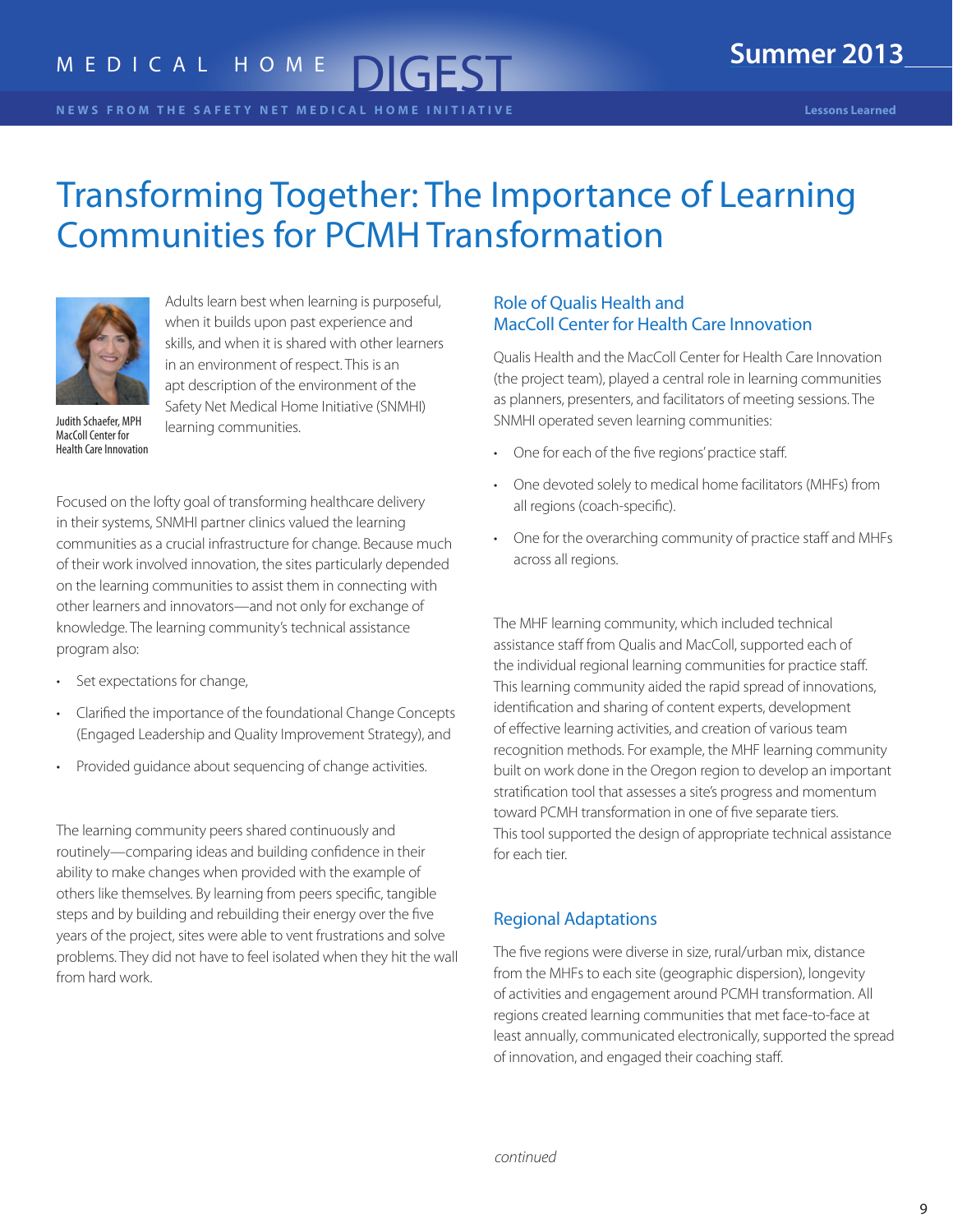The varied environments generated novel adaptations in each learning community. The following are some of the best ideas from each region:

- Colorado excelled in the development of peer-specific learning groups, and organized opportunities (e.g., learning sessions, breakouts, webinars) that allowed these peers to learn from each other. For example, the Colorado Community Health Network (CCHN) designed webinars specifically for medical assistants whose roles were expanding rapidly. This mini medical assistant-specific learning community developed competencies in members and created opportunities to identify issues needing technical assistance and/or follow up.
- Idaho, whose teams were geographically widespread and predominantly rural, perfected the monthly round table conference call—identifying topics and engaging sites to share experiences and start problem-solving discussions. For their yearly in-person meetings, MHFs queried teams for input on topics and needs, then focused on drawing in expert and engaging speakers with first-hand experience on their topic.
- Massachusetts deftly aligned SNMHI and the statewide, multi-payer PCMH initiative to create a broader learning community with common goals, transformation framework, and activities. By tackling alignment early on, they were able to create efficiencies through aligned measurement and reporting expectations, shared learning sessions, and use of faculty in a way that supported multiple PCMH initiatives.
- During learning sessions, Oregon used a very thoughtful approach to connect people or sites at various points in the PCMH transformation journey. They set up sessions that were structured opportunities for more experienced teams to mentor less experienced teams. Oregon helped teams prepare for structured, facilitated conversations so that issues could be brought to the group for problem solving "in the round." These powerful conversations helped sites that may have been struggling regain momentum.
- Pittsburgh, PA's strength lay partly in their ability to be closely involved in the development of clinic sites and their changes. The region is geographically small (being the only city-specific region)—allowing frequent visits and quarterly learning sessions, which were sometimes held onsite at one of the

participating clinics. Frequent and short meetings allowed time for focused topical presentations, sharing and mutual problem solving, and feedback from MHFs. Sharing frequently across sites in real time was a benefit.

### In-Person Contact Was Crucial

Listservs, conference calls, and webinars can all be effective in sharing information, but responses from SNMHI participants and MHFs show that nothing takes the place of face-to-face contact. In March 2011, halfway through the four years of technical assistance support, the SNMHI brought together staff from all 65 sites, MHFs, regional executive sponsors, and our Technical Expert Panel for a national summit. This two-day event proved to be a tremendous motivator, sparking networking contacts that were sustained for the life of the project. The coaching learning community took on new life when regular in-person meetings forged working relationships across regions. These in-person meetings proved the key to facilitating trust and generating partnerships between coach and site, among coaches, among sites, and among the executive sponsors.

The most influential and inspiring strategy to promote new learning opportunities was the field trip or site visit. During site visits, a team from one primary care clinic visits another site to see "how it's done." The purpose of the site visit can range from learning how to expand role of the medical assistant to what empanelment really looks like in a medical home. The site visits offered invaluable first-person experience for site staff as well as MHFs to help spread improvements across sites. Site visits helped visitors understand the vision of PCMH as operationalized in ways that even well articulated descriptions or case studies could not do. Site visits were especially successful when there were common elements between the sites, such as a residency training program, serving a large migrant, homeless, or transitory population, or even use of the same electronic health record.

### **Conclusion**

Through field trips, learning sessions, conference calls, and the project-wide summit, SNMHI participants and MHFs co-created robust learning communities that supported primary care practice transformation. We are hopeful the relationships developed will serve sites and MHFs as their PCMH journey continues in the months and years ahead.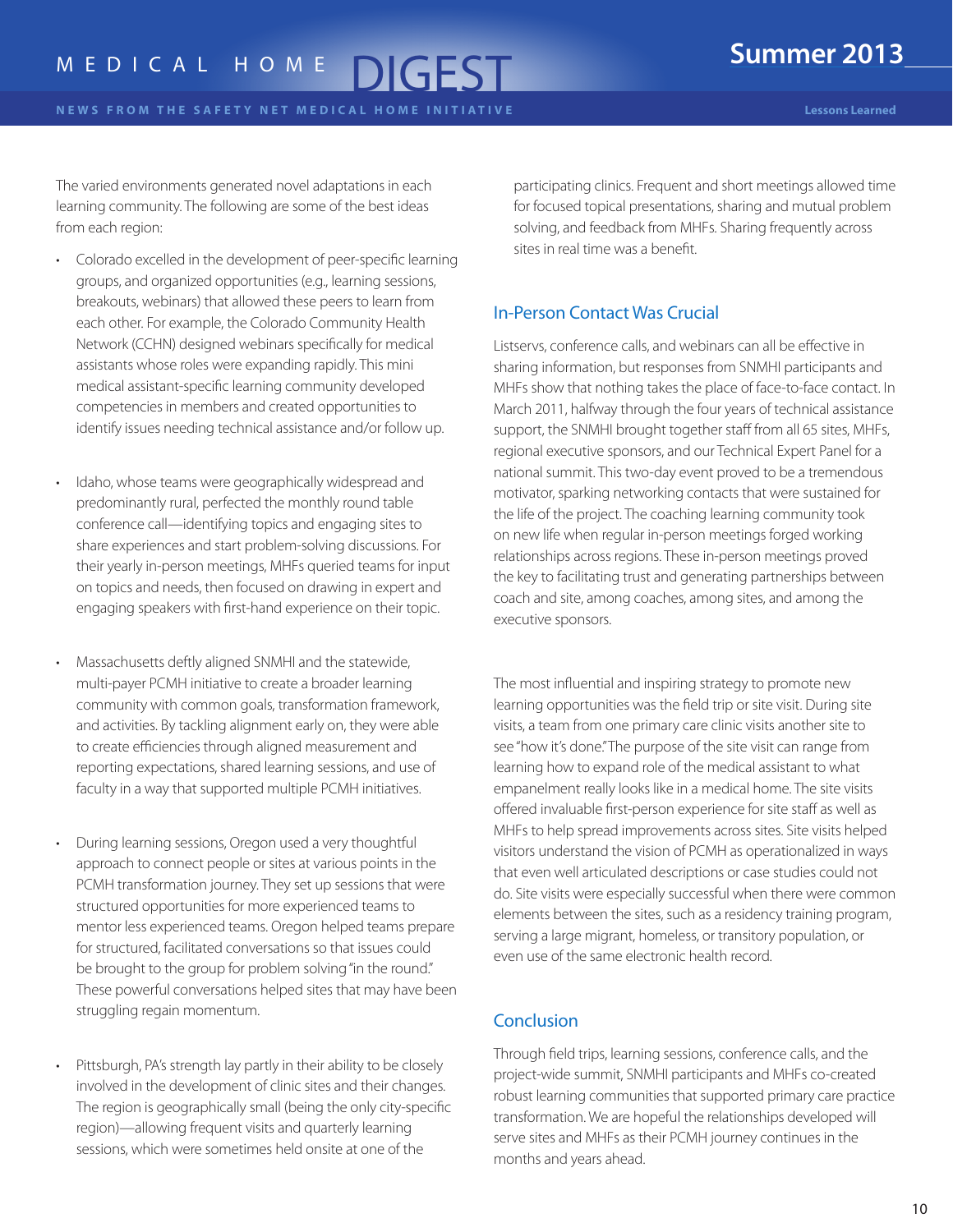<span id="page-10-0"></span>**N E W S F R O M T H E S A F E T Y N E T M E D I C A L H O M E I N I T I A T I V E Lessons Learned**

# New PCMH Resource Alert

The SNMHI developed a comprehensive library of resources and tools to support the SNMHI Change Concept framework and help practices understand and implement the PCMH Model of Care. Resources were developed in partnership with practices that participated in the SNMHI and were informed by reviewers and contributors from across the country. The library was updated and expanded in June of 2013 to reflect the experience and learning of sites that participated in the Initiative. All resources are free and in the public domain. Together, these resources provide an invaluable legacy for others embarking on the PCMH journey or looking to improve their PCMH performance.



### PCMH Resources

- **NEW!** [Introductory materials](http://www.safetynetmedicalhome.org/sites/default/files/Change-Concepts-for-Practice-Transformation.pdf) describe how and where to begin PCMH transformation.
- **NEW!** Executive Summaries provide a concise description of each Change Concept, its role in PCMH transformation, and key implementation activities and actions. These documents are a good starting place for frontline staff, board members, community partners, and others learning about PCMH transformation.
- **NEWLY UPDATED!** [Implementation Guides](http://www.safetynetmedicalhome.org/change-concepts) (updated May 2013), provide an introduction to the Change Concepts, implementation strategies, and practical tools to facilitate real-world transformation. New additions include: the role of health information technology (HIT) and case studies that describe what change looks like.
- **NEW!** Twenty three independent and downloadable tools that can be used to test or apply the key changes. Tools include an interactive [Do-it-Yourself Run Chart](http://www.safetynetmedicalhome.org/sites/default/files/Do-It-Yourself-Run-Chart-Tool.xls), [Determining](http://www.safetynetmedicalhome.org/sites/default/files/Right-Size-Panel.xls)  [the Right Panel Size Worksheet](http://www.safetynetmedicalhome.org/sites/default/files/Right-Size-Panel.xls), and a [Secret Shopper Exercise](http://www.safetynetmedicalhome.org/sites/default/files/Secret-Shopper.pdf) to test the ease of scheduling an appointment from the patient's perspective.
- **NEWLY REVISED!** The [PCMH-A](http://www.safetynetmedicalhome.org/sites/default/files/PCMH-A.pdf) (Version 3.1), an interactive, self-scoring instrument to monitor practice transformation, can be downloaded, completed, saved, and shared.
- [Change Concepts for Practice Transformation and 2011 NCQA](http://www.safetynetmedicalhome.org/sites/default/files/NCQA-Change-Concept-Crosswalk.pdf)  [PCMH™ Recognition Standards: A Crosswalk.](http://www.safetynetmedicalhome.org/sites/default/files/NCQA-Change-Concept-Crosswalk.pdf)
- **NEW!** Downloadable [registry of tools and resources,](http://www.safetynetmedicalhome.org/sites/default/files/All-Resources.xls) which includes all resources and tools hosted on the site and those hyperlinked within documents on the site.

All materials are free and available on the SNMHI website: www.safetynetmedicalhome.org. We encourage you to use and share these materials widely. We welcome your feedback and hope the second edition series will prove to be a valuable and useful resource to you and your colleagues. Please contact us with questions or comments at info@qhmedicalhome.org.



### Coach Medical Home

This website includes a curriculum for medical home facilitators or coaches who want to support practices through the medical home transformation process. Visit www.coachmedicalhome.org to learn more. More information can be found in the Medical Home Digest profile, [New Guide for](http://www.safetynetmedicalhome.org/sites/default/files/Medical-Home-Digest-Spring-2013.pdf#page=9)  [Practice Facilitators: Coach Medical Home](http://www.safetynetmedicalhome.org/sites/default/files/Medical-Home-Digest-Spring-2013.pdf#page=9).